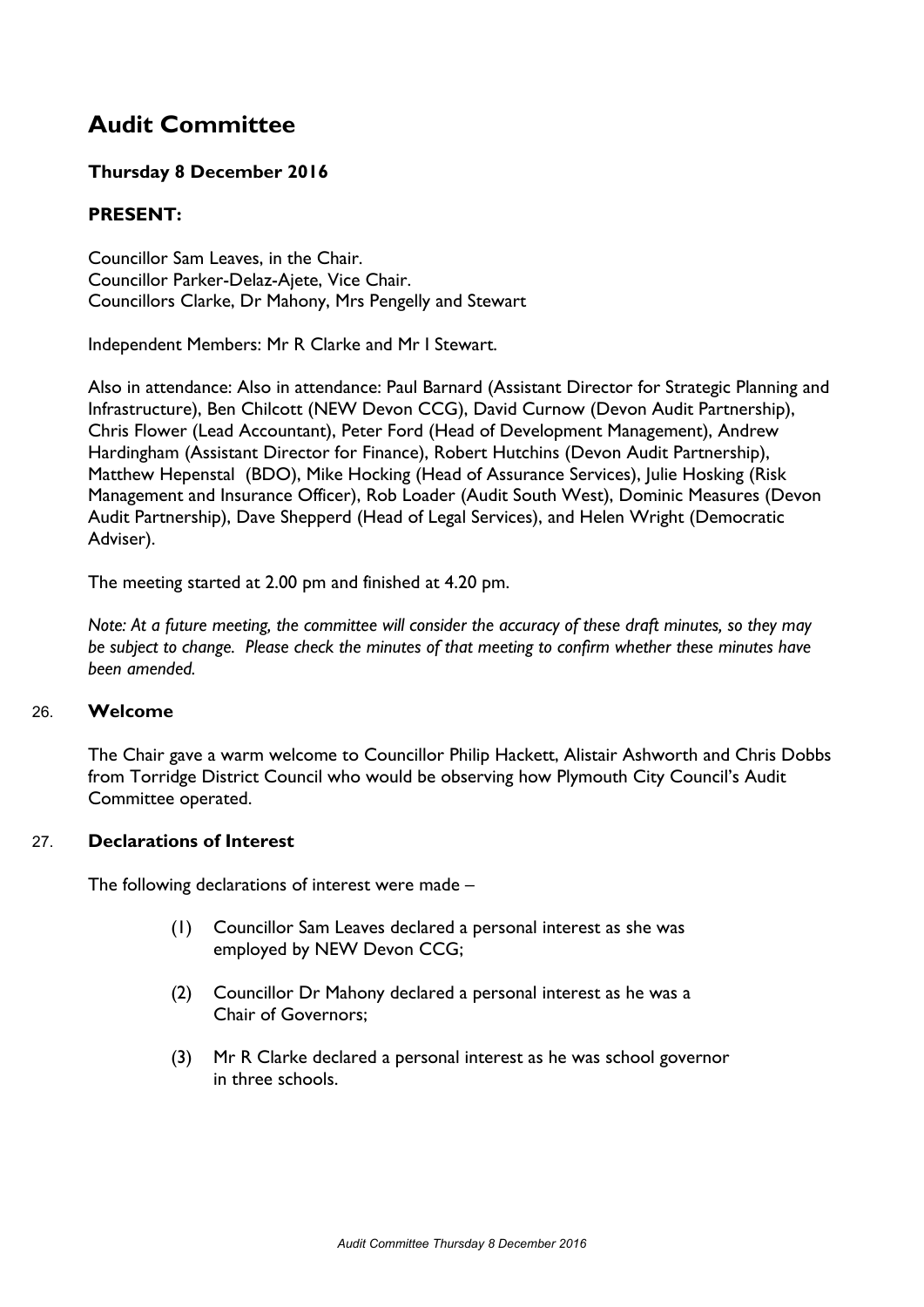#### 28. **Minutes**

The committee agreed that the minutes of the meeting held on 15 September 2016 are confirmed as a correct record.

#### 29. **Chair's Urgent Business**

There were no items of Chair's urgent business.

#### 30. **Mid-Year Treasury Management Report 2016/17**

Chris Flower (Lead Accountant) presented the 2016/17 mid-year Treasury Management report and reported that the Local Government Act 2003 required the council to set out its Treasury Strategy for borrowing and to prepare an Annual Investment Strategy; the Council's strategy for 2016/17 was approved by Full Council at its budget meeting on 16 February 2016; this report provided an update on the progress and outcomes against the Treasury Management Strategy for the six month period ended 30 September 2016; it was also a requirement of the Chartered Institute of public Finance and Accountancy (CIPFA) Code of Practice on Treasury Management that a mid-year report, as a minimum, should be presented to Full Council.

In response to a question raised by the committee it was reported that the total investments (contained within the investment activity in 2016/17) should commence at £74m.

The committee noted the report.

#### 31. **Treasury Management Strategy 2017/18**

Chris Flower (Lead Accountant) presented the Treasury Management Strategy 2017/18 and reported that the (CIPFA) Code of Practice for Treasury Management in Public Services required local authorities to set a Treasury Management Strategy on an annual basis to include the Annual Investment Statement and the Minimum Revenue Provision Statement.

In response to questions raised by the committee, it was report that  $-$ 

- (a) the authority had £20m invested in the CCLA Property Fund; this was a pooled fund with other local authorities and was kept as a long term investment;
- (b) the Council spend the risks based on a maximum percentage of the funds available for investment; following the failure of the Icelandic Banks it was not prudent to invest funds in just one area;
- (c) ArlingtonClose had been appointed as the council's treasury management advisers and as such provided specific advice on investments, borrowing and capital finance issues; ultimately the Section 151 Officer was responsible for ensuring that the council's treasury management functions were discharged in the appropriate manor;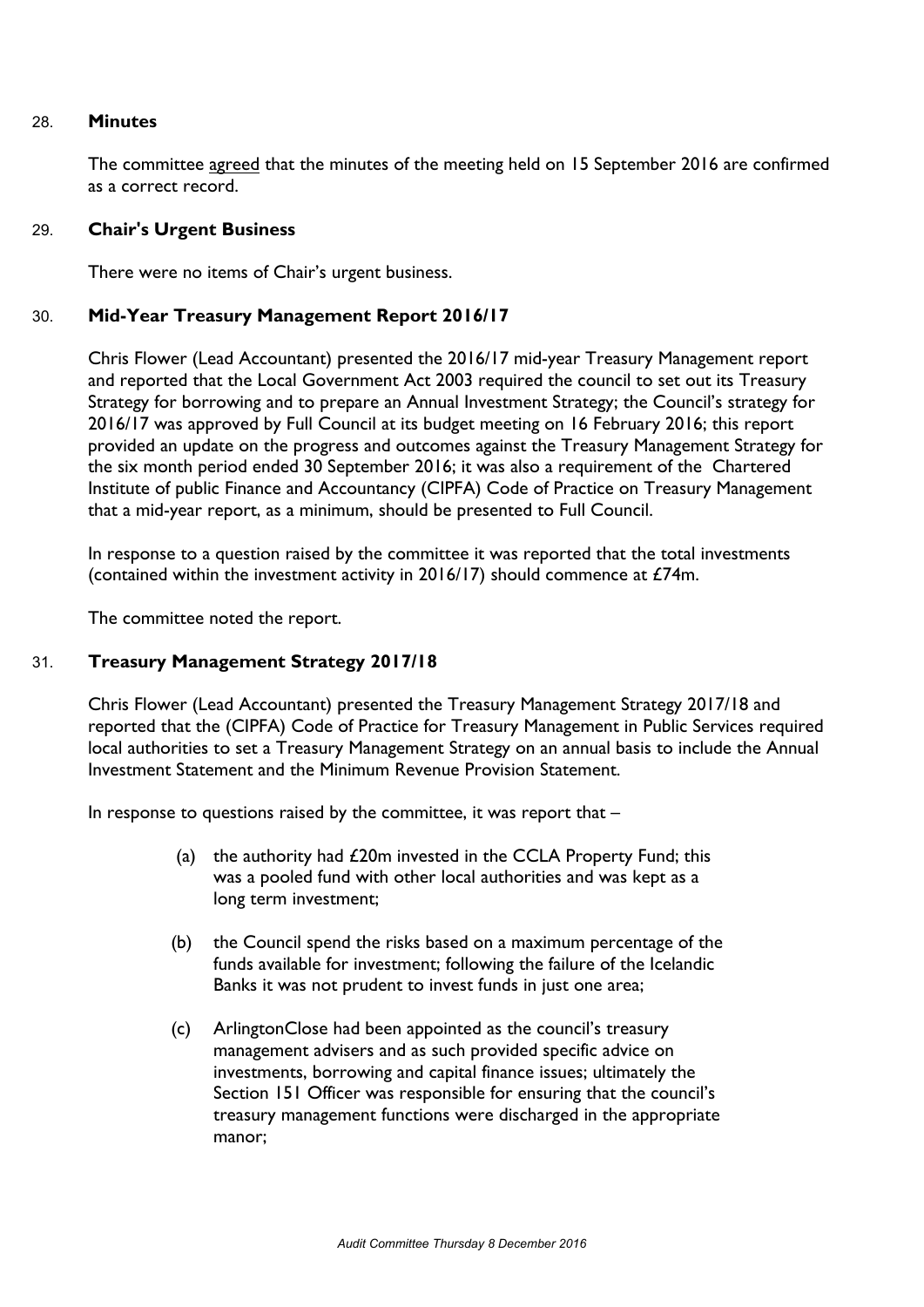(d) there was no impact on the Treasury Management Strategy regarding the autumn statement.

The committee agreed to recommend the Treasury Management Strategy 2017/18 (incorporating the authorised limits, operational boundaries and prudential indicators) to Cabinet for approval.

# 32. **Treasury Management Report - The Impact of Leaving the European Union**

Chris Flower (Lead Accountant) presented the Treasury Management report – the impact of leaving the European Union which provided a commentary on the effects on treasury management caused by the UK's decision to leave the European Union. The report also outlined the changes in the economy and markets and how these had affected the council's treasury management.

In response to a question raised by the committee, it was reported that if there was an increase in the inflation rate this would have an impact on the council's investments.

The committee noted the report.

The committee agreed to include any significant developments relating to the impact of leaving the European Union within the treasury management report (no separate report will be required).

## 33. **Operational Risk and Opportunity Management - Update Report**

Mike Hocking (Head of Assurance) presented the operational risk and opportunity management update report which supported the delivery of the City's vision and enabled the provision of high quality services to the residents and communities of Plymouth; it was imperative that effective risk management arrangements were in place; a fundamental element of corporate governance, risk managed approach to decision making would enable the council to achieve its objectives and deliver services more efficiently and cost effectively.

In response to questions raised by the committee, it was reported that  $-$ 

- (a) staff, at all levels, were actively encouraged to be involved with risk management within the organisation; there was also an online ELearning risk management package which staff were encouraged to complete;
- (b) the Finance FIT project had been launched with the objective of managing delivery of a modern, fit for purpose, cost efficient, cost effective and customer focused finance service.

The committee noted the report and endorsed the current position with regard to operational risk and opportunity management.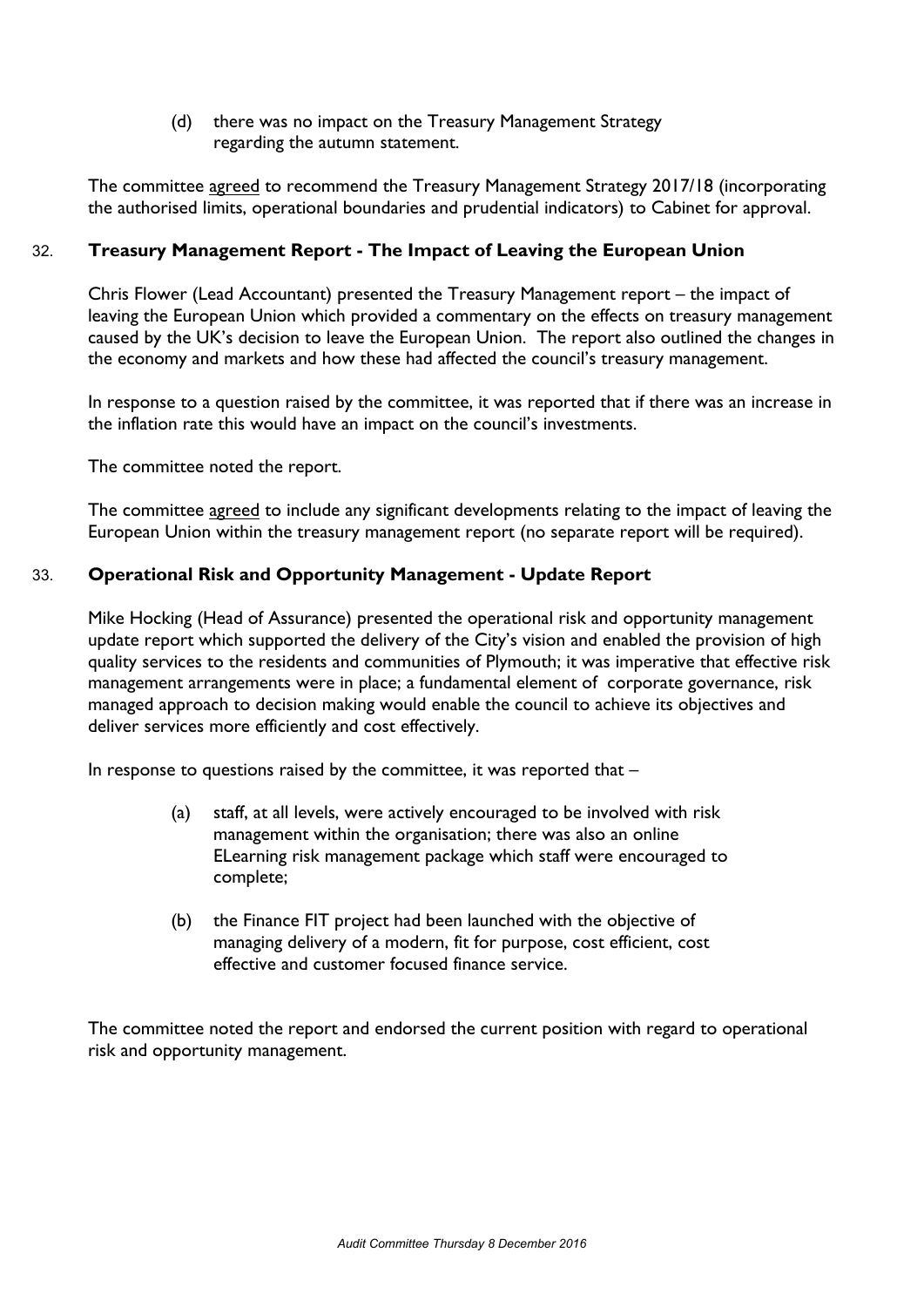## 34. **Local Government Ombudsman Report**

Dave Shepperd (Head of Legal Services), Paul Barnard (Assistant Director for Strategic Planning and Infrastructure) and Peter Ford (Head of Development Management) presented the Local Government Ombudsman (LGO) report which reviewed the recommendations made by the Local Government Ombudsman regarding a complaint from residents of 'D street' (LGO ref 15015955 and 15015963) and to agree actions outlined in the report; the compliant related to a planning application 'xyz'; it should be noted that the LGO report did retain the confidentiality of certain details and so the council's report and background papers had followed this.

In response to questions raised by the committee, it was reported that  $-$ 

- (a) as this matter had been ongoing for a couple of years, the corrective actions highlighted within the report had already been implemented such as the taking a photograph of the site notice;
- (b) assurance was provided that the Audit Committee had the authority to agree the recommendations;
- (c) the soakaways had been tested by John Grimes Partners and their conclusion was that, although water formed on the pathway during a recent storm, the soakaways are working effectively;
- (d) assurance was also provided that robust planning procedures were in place and the errors identified had been promptly rectified;
- e) Although there are still outstanding disagreements between the LGO and the Council, the recommendation is to agree to all the actions proposed by the LGO.

The committee agreed that –

- (1) following the publication of the valuation report for the properties in 'D street' by the District Valuer on 21 November 2016, it is proposed that the council should pay the complainant Ms C £17,500 and the complainant Mr and Mrs B £15,000;
- (2) following the publication of the drainage report by John Grimes Partners it is proposed that no further action is required with regard to alleged deficiencies in the soakaways in the new development subject to planning application 'xyz';
- (3) following the recommendations of the LGO report it is proposed that both the complainants are each given £500 compensation and provided with an apology;
- (4) following the recommendation of the LGO report officers make arrangements for external independent training for Planning Committee members through the Planning Advisory Service;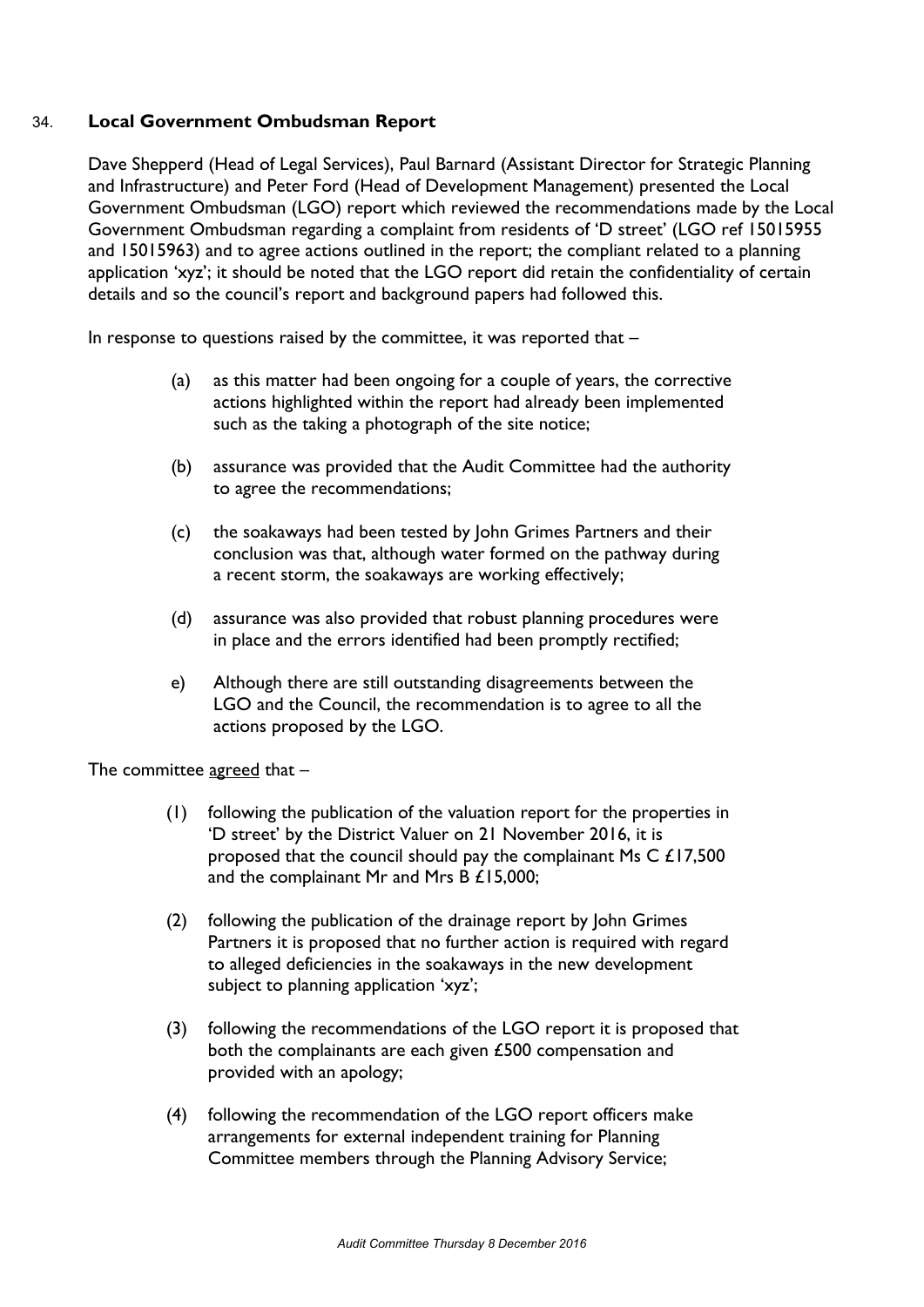- (5) in addition, to further improve the future resilience of future planning decisions, it is recommended that the Assistant Director of Strategic Planning and Infrastructure be instructed to review the requirement for planning officers to have Chartered Town Planner status through the Royal Town Planning Institute;
- (6) the Local Government Ombudsman report is circulated to all Cabinet members and members of the Planning Committee.

## 35. **Issues Arising from Local Government Ombudsman Investigation: 15015955 and 15015963**

Robert Hutchins (Devon Audit Partnership) and Dominic Measure (Devon Audit Partnership) presented the issues arising from the Local Government Ombudsman investigation (15015955 and 15015963) which considered the events that had led to the Local Government Ombudsman's findings, the recent procedural changes made and the effectiveness of these changes in reducing the risk of future occurrence of such issues.

In response to a question raised by the committee, it was reported that council officers had commissioned Devon Audit Partnership to review the internal procedures of the planning service area to ensure they were robust and effective.

The committee  $\frac{1}{2}$  agreed that  $-$ 

- (1) when photographing site notices planning officers should endeavour to include a date and time stamp on the image;
- (2) site notices should be photographed whenever the planning department make a further site visit;
- (3) consideration should be given to whether current quality assurance arrangements sufficiently cover all circumstances, where more thorough scrutiny may be required, for example the nature and extent of a case officer's workload;
- (4) where interested parties are informed of an application's progress via email, the communication sent should be retained;
- (5) the following wording within the site notice 'if you want to be kept up to date with the planning application's decision, please include your email address' should be amended to read 'progress' rather than 'decision', as it is considered that this is a clearer reflection of the council's process.

## 36. **Impact of Workforce Changes**

Dawn Aunger (Assistant Director for HR and OD), Alison Mills (Head of HR and Specialist Services) and Malcolm Fieldsend (Senior Health, Safety and Wellbeing Advisor) presented the impact of workforce changes which highlighted the workforce and sickness trends and highlighted particular monitoring and measures in place in relation to work related stress.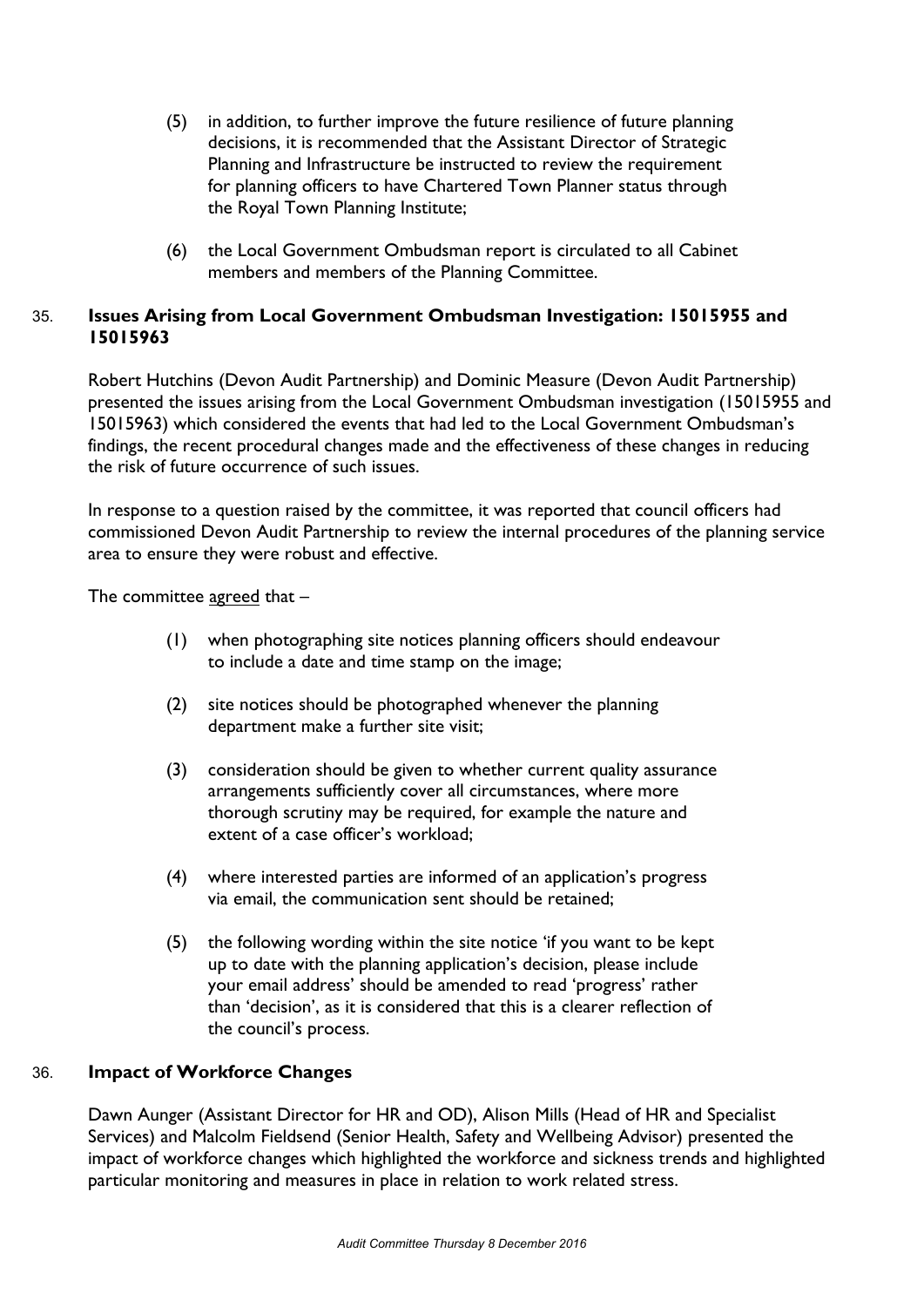In response to questions raised by the committee, it was reported that  $-$ 

- (a) the flu vaccination programme was offered to non-school members of staff; on occasion when there were spare vaccines these had been offered to school based staff;
- (b) there were measures in place to assist staff with musculoskeletal injuries such as health intervention checks which were undertaken by the council's occupational health provider IMASS;
- (c) the council benchmarked its sickness levels with other local authorities and its current average sickness of 7.01 working days per full time equivalent was under the average rate.

The committee noted the report.

## 37. **Internal Audit Half Year Report 2016/17**

David Curnow (Devon Audit Partnership) presented the 2016/17 Internal Audit half year report which provided the position statement on the audit work carried out since April 2016 and based on work performed to date during 2016/17; Internal Audit was able to provide reasonable assurance on the adequacy and effectiveness of the Authority's internal control environment.

In response to questions raised by the committee, it was reported that  $-$ 

- (a) as a result of the partnership's involvement with the School Health Check process it had identified safeguarding issues within five schools; a 'dip test' would be undertaken on the single central record to ascertain whether a wider assurance review would be required;
- (b) one school had been identified as 'a cause for concern' (there were a range of issues that had been flagged up); as the Devon Audit Partnership was involved with the School Health Check process these issues would be raised at this forum; resources would be deployed to help address these issues;
- (c) the customer survey results for April October 2016 (audit debrief was relevant and effect) had shown as red as the debrief had not taken place.

The committee agreed that the Devon Audit Partnership feedback information to the appropriate Strategic Director, the responsible Cabinet Member and the Chair of the Corporate Parenting Group regarding the safeguarding issues.

The committee noted the report.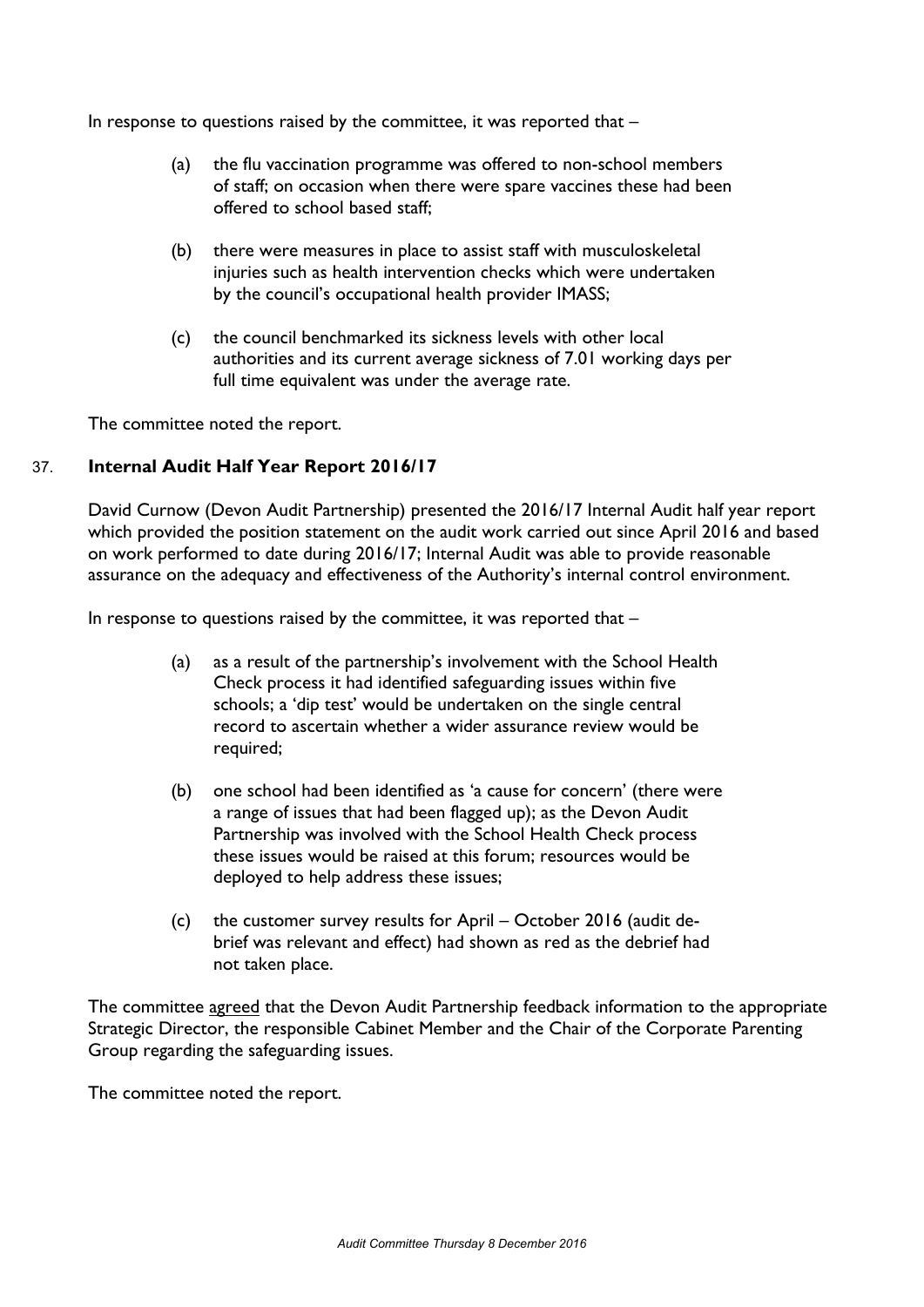#### 38. **Audit Committee Progress Report**

Matthew Hepenstal (BDO) presented the progress report which provided an update on the progress in delivering the 2015/16 audit together with an update on the initial planning that had been undertaken in connection with the 2016/17 audit.

Andrew Hardingham (Assistant Director for Finance) advised that discussions had commenced regarding bringing forward the accounts preparation work and audit for 2016/17; this would be in preparation for 2017/18 when the statutory timetable would change requiring an earlier closedown and sign off process.

In response to a question raised by the committee, it was reported that work to evaluate the highways network assets had been deferred until 2017/18.

The committee noted the report.

#### 39. **Annual Audit Letter**

Matthew Hepenstal (BDO) presented the Annual Audit Letter which summarised the key issues arising from the work that had been undertaken in respect of the financial year ended 31 March 2016.

The committee noted the report.

## 40. **Integrated Commissioning - Finance and Assurance Review Group - Annual Report 2015/16 including the ASW Audit Programme for the CCG**

Ben Chilcott (NEW Devon CCG) and Rob Loader (Audit South West) presented the Integrated Commissioning – Finance and Assurance Review Group – annual report 2015/16 including the ASW Audit Programme for the CCG which highlighted the work undertaken during the financial year, the success and risks and highlighted the key tasks for the forthcoming year.

In response to questions raised by the committee, it was reported that  $-$ 

- (a) the co-location of Plymouth City Council and NEW Devon CCG staff was working well, although there were issues with the sharing of data;
- (b) a key financial risk was the resources required to deliver integration were not available/funding did not exist to commission external resources; it was not possible to recruit additional staff to undertake this work; new working practices would be required in order to operate more efficiently.

The committee noted the report.